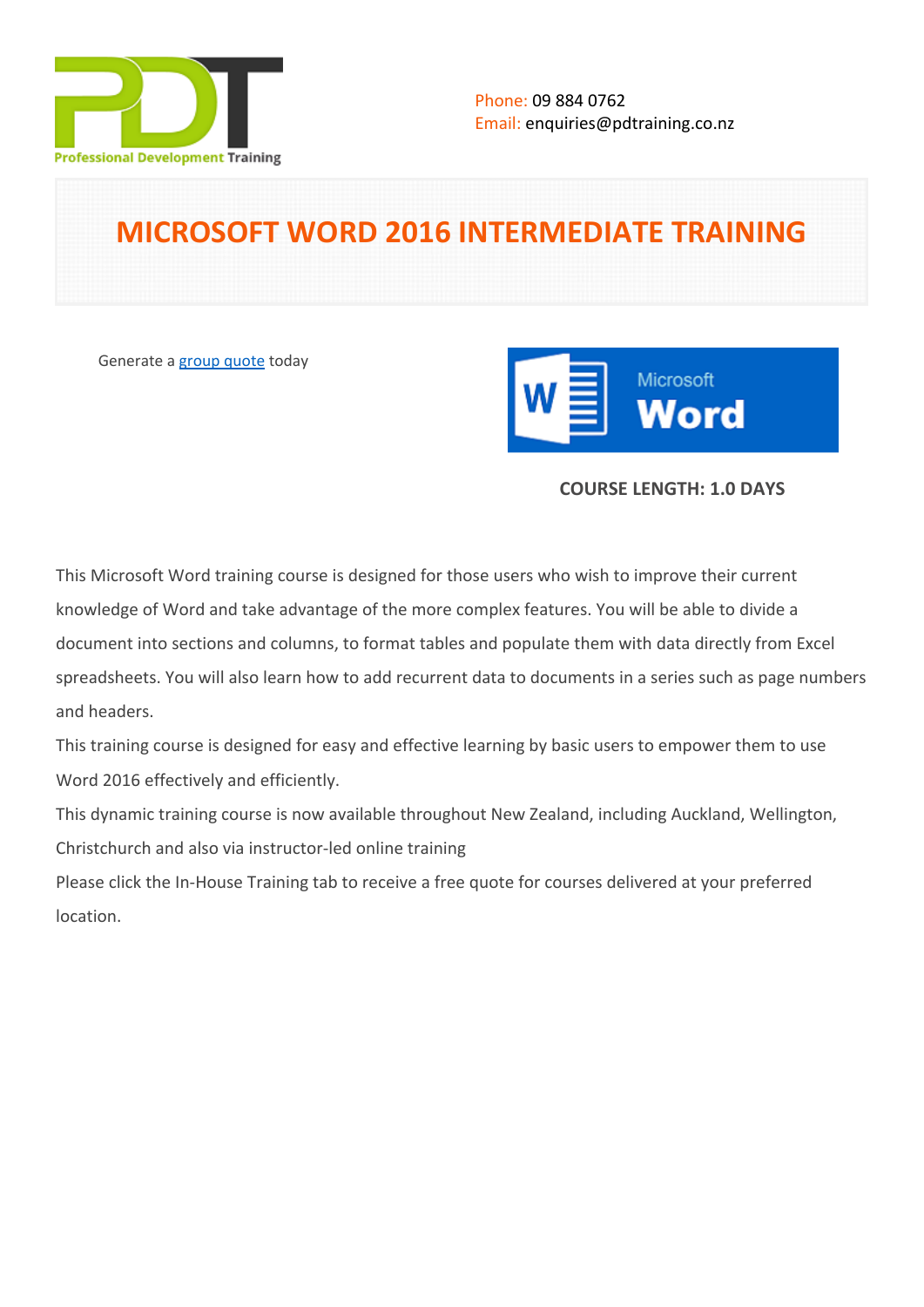# **MICROSOFT WORD 2016 INTERMEDIATE TRAINING COURSE OUTLINE**

# **FOREWORD**

The PD Training Microsoft Word 2016 Intermediate Training Course provides basic users with skill development in many of the primary functions of Word 2016 such as formatting tasks and paragraphs, understanding the interface, using styles, editing, sharing and more.

# **OUTCOMES**

This training course covers the intermediate functions and features of Word 2016. Delegates will be able to create, modify, enhance and print a wide variety of documents using their newly acquired skills.

# **After completing this course, participants will have learned to:**

- Work with Tables and Charts
- Create charts and perform calculations in a table
- Create and Modify Text Styles
- Create Custom List or Table Styles
- Apply and Customise Document Themes
- Integrate Pictures and Text
- Insert and Format Screenshots
- Create Text Boxes and Pull Quotes
- Draw Shapes
- Add WordArt and Other Text Effects
- Create Complex Illustrations with SmartArt
- Insert Building Blocks
- Create and Modify Building Blocks
- Insert Fields Using Quick Parts
- Control Paragraph Flow
- Insert Section Breaks
- Insert Columns
- Link Text Boxes to Control Text Flow
- Create and use a Template
- Use mail merge
- Create a Data Source Using Word
- Automate Tasks Using Macros
- Create a Macro

## **MODULES**

# **Lesson 1: Working with Tables and Charts**

- Sort Table Data
- Control Cell Layout
- Perform Calculations in a Table
- Create a Chart

# **Lesson 2: Customising Formats Using Styles and Themes**

- Create and Modify Text Styles
- Create Custom List or Table Styles
- Apply and Customise Document Themes